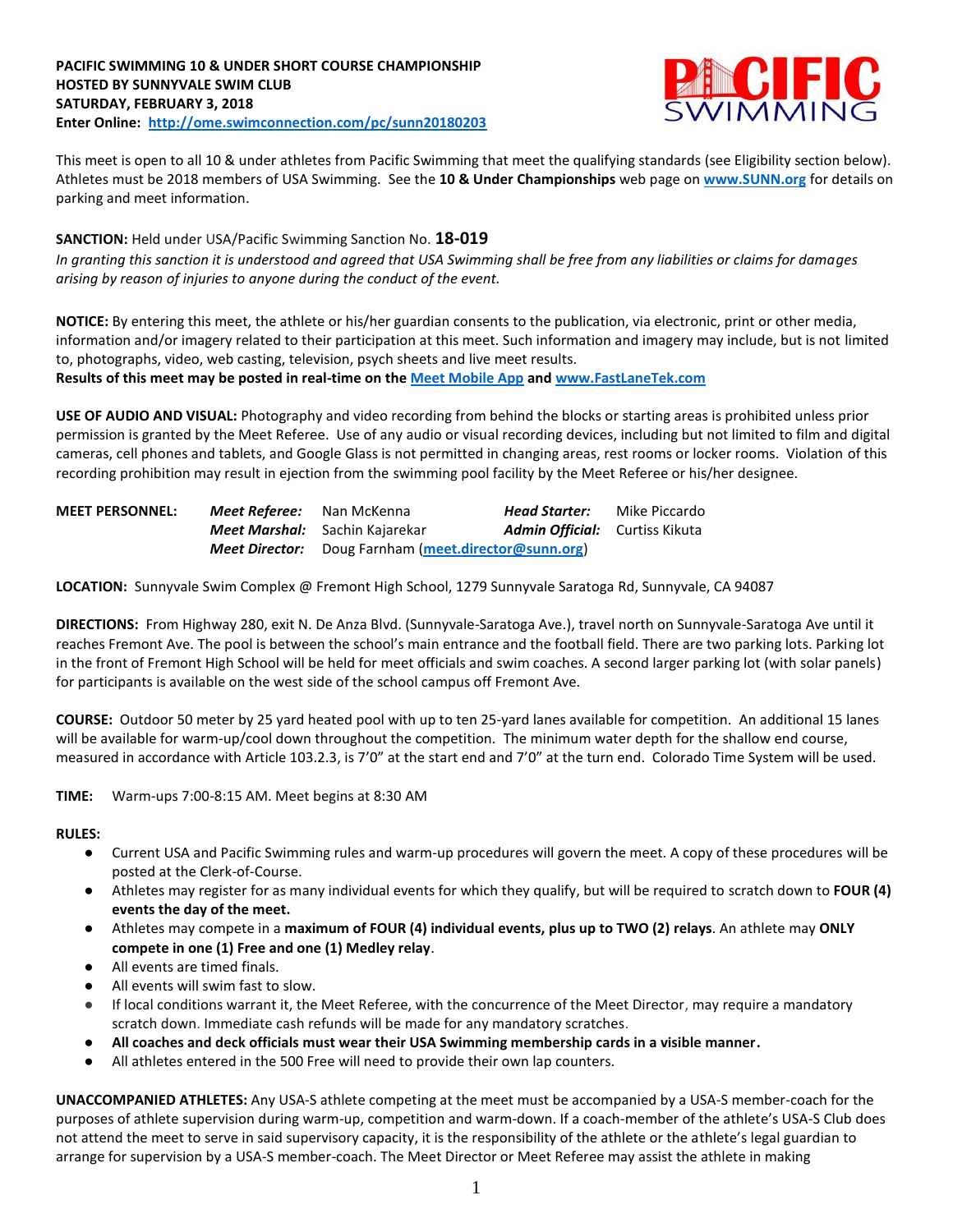arrangements for such supervision; however, it is recommended that such arrangements be made in advance of the meet by the athlete's USA-S Club Member-Coach.

**RACING STARTS:** Athletes must be certified by a USA-S member-coach as being proficient in performing a racing start, or must start the race in the water. It is the responsibility of the athlete or the athlete's legal guardian to ensure compliance with this requirement.

### **RESTRICTIONS:**

- Smoking and the use of other tobacco products is prohibited on the pool deck, in the locker rooms, in spectator seating, on standing areas and in all areas used by athletes, during the meet and during warm-up period.
- Sale and use of alcoholic beverages is prohibited in all areas of the meet venue.
- No glass containers are allowed in the meet venue.
- No propane heater is permitted except for snack bar/meet operations.
- All shelters must be properly secured.
- Swim meet patrons should observe all posted signs and comply with facility staff requests.
- Changing into or out of swimsuits other than in locker rooms or other designated areas is prohibited.
- Destructive devices, to include but not limited to, explosive devices and equipment, firearms (open or concealed), blades, knives, mace, stun guns and blunt objects are strictly prohibited in the swimming facility and its surrounding areas. If observed, the Meet Referee or his/her designee may ask that these devices be stored safely away from the public or removed from the facility. Noncompliance may result in the reporting to law enforcement authorities and ejection from the facility. Law enforcement officers (LEO) are exempt per applicable laws.
- Operation of a drone, or any other flying apparatus, is prohibited over the venue (pools, athlete/coach areas, spectator areas and open ceiling locker rooms) any time athletes, coaches, officials, and/or spectators are present.
- **No personal tents/shelters will be allowed on the pool deck.**

# **ELIGIBILITY:**

- Athletes must be current members of USA Swimming and enter their name and registration number on the meet entry card as they are shown on their Registration Card. If this is not done, it may be difficult to match the athlete with the registration and times database. The meet host will check all athlete registrations against the SWIMS database and if not found to be registered, the Meet Director shall accept the registration at the meet (a \$10 surcharge will be added to the regular registration fee). Duplicate registrations will be refunded by mail.
- Athletes shall meet the **minimum time standard** for each entered event as indicated herein:
	- 6&Unders must have achieved a Pacific Swimming 8-UN "B" Time [\(http://www.pacswim.org/userfiles/cms/documents/823/8under-time-standards.pdf\)](http://www.pacswim.org/userfiles/cms/documents/823/8under-time-standards.pdf)
	- 7-8 must have achieved a Pacific Swimming 8-UN "A" Time [\(http://www.pacswim.org/userfiles/cms/documents/823/8under-time-standards.pdf\)](http://www.pacswim.org/userfiles/cms/documents/823/8under-time-standards.pdf)
	- 9-10 must have achieved the "BB" time in the event per the 2017-2020 USA Swimming Motivational Time Standards [\(http://www.pacswim.org/userfiles/cms/documents/801/2017-2020-motivationaltimes-top16.pdf\)](http://www.pacswim.org/userfiles/cms/documents/801/2017-2020-motivationaltimes-top16.pdf)
- Entries with **"NO TIME" will NOT be accepted**.
- Entry times submitted for this meet will be checked against a computer database and may be changed in accordance with Pacific Swimming Entry Time Verification Procedures.
- Disabled athletes are welcome to attend this meet and should contact the Meet Director or Meet Referee regarding any special accommodations on entry times and seeding per Pacific Swimming policy.
- This meet is open ONLY to current Pacific Swimming registered athletes that are age 10 and under the day of the meet.

**ENTRY FEES:** Individual: \$4.00 per event plus an \$8.00 participation fee per athlete. Entries will be rejected if payment is not sent at time of request. No refunds will be made, except mandatory scratch downs. Relays: \$9.00 per relay team.

**ONLINE ENTRIES:** To enter online go t[o http://ome.swimconnection.com/pc/sunn20180203](http://ome.swimconnection.com/pc/sunn20180203) to receive an immediate entry confirmation. This method requires payment by credit card. SwimConnection, LLC charges a processing fee for this service, equal to \$1 per athlete plus 5% of the total Entry Fees. Please note that the processing fee is a separate fee from the Entry Fees. If you do not wish to pay the processing fee, enter the meet using a mail entry. **Entering online is a convenience, is completely voluntary, and is in no way required or expected of an athlete by Pacific Swimming. Online entries will be accepted through Wednesday, January 24 at 11:59 PM.** 

**RELAY ENTRIES:** Relays shall be entered online through SwimConnection at <http://ome.swimconnection.com/pc/sunn20180203> or via the RELAY-ONLY ATHLETE's Pre-Entry Form (at the end of this document). Entry deadline is Wednesday, January 24, 2018. Each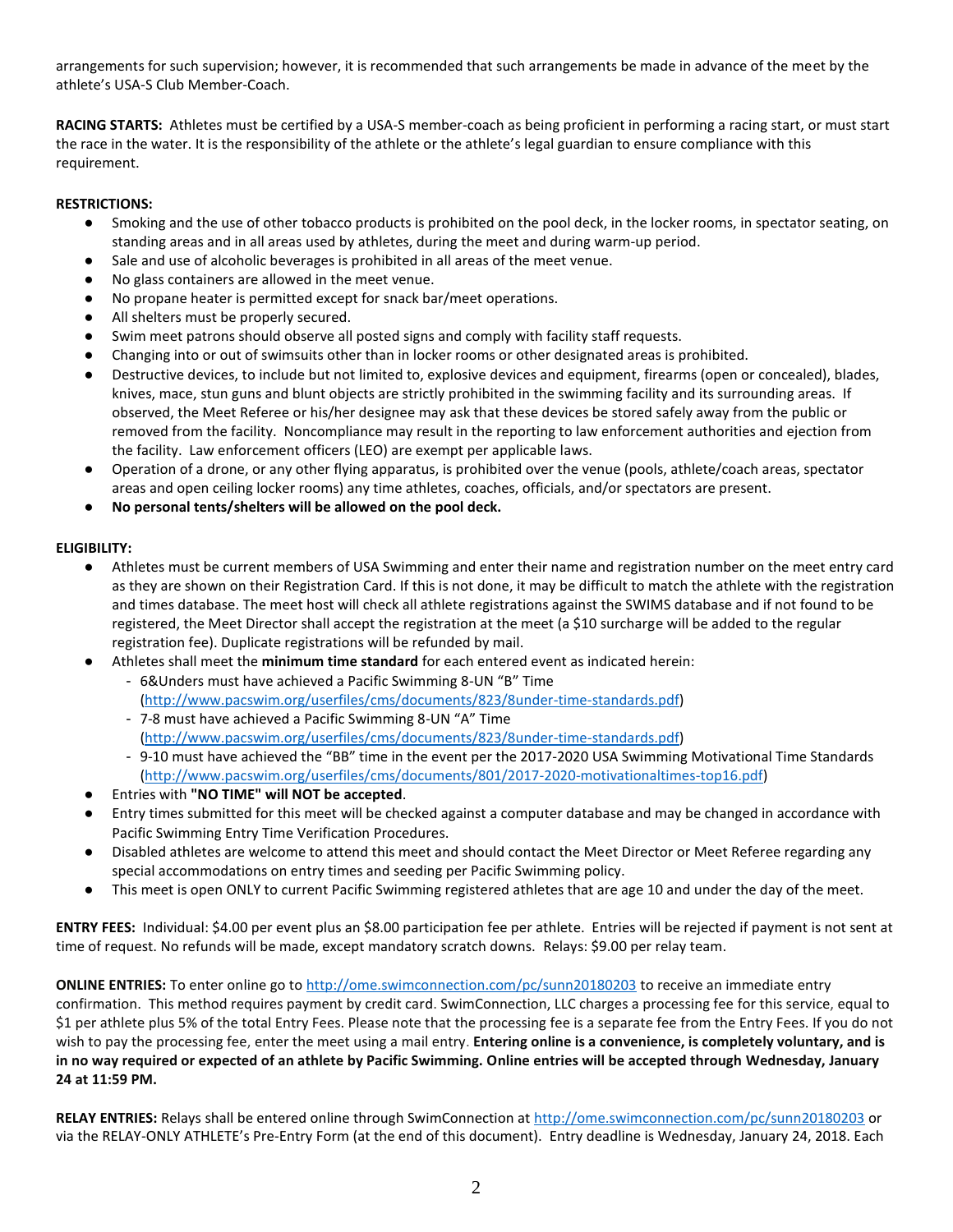Club may enter as many relays as possible but only the two fastest relays in each age/gender group swum from each Club will be scored/awarded.

**MAILED OR HAND DELIVERED ENTRIES**: Entries must be on the attached consolidated entry form. Forms must be filled out completely and printed clearly with athlete's best time. Entries must be postmarked by midnight, **Monday, January 22, 2018** or hand delivered by 6:30 PM **Wednesday, January 24, 2018**. No late entries will be accepted. Requests for confirmation of receipt of entries should include a self-addressed envelope.

| <b>Sunnyvale Swim Club</b>          |
|-------------------------------------|
| 10&Under Champs<br>c/o Doug Farnham |
| 779 Mahogany Ln                     |
| Sunnyvale, CA 94086-8638            |
|                                     |

**CHECK-IN:** The meet will be deck seeded. Athletes must check-in at the Clerk-of-Course. The first event shall be closed 30 minutes before the scheduled start of the meet. Close of check-in for all individual events shall be no more than 60 minutes before the estimated time of the start of the first heat of the event. Athletes who do not check-in will not be seeded and will not be allowed to compete in that event.

**SCRATCHES:** Athletes entered in a timed final individual event (NOTE: all events are timed finals) that is Deck Seeded who have checked in for that event, shall compete in the event unless they notify the clerk of the course before seeding for that event has begun that they wish to scratch. Failure to compete in an event shall result in being barred from their next individual event.

# **AWARDS:**

INDIVIDUAL – awards will be given by age separately to 10, 9, 8, 7 year olds and to 6 & Unders. Swimmers earning  $1^{\text{st}}$ ,  $2^{\text{nd}}$  and  $3^{\text{rd}}$ place will receive a medal. Distinctive ribbons will be awarded for  $4^{th}$  through  $8^{th}$  places. High-point and High-point Runner-up trophies will be awarded to the girls and boys with the most points scored in each age (10, 9, 8, 7 year olds, and 6 & under). Individual event scoring for high-point awards will be as follows: 9, 7, 6, 5, 4, 3, 2, and 1 point(s) for  $1<sup>st</sup>$  through  $8<sup>th</sup>$  place, respectively by age. Events are designated as 9-10 and 8/Under, except relays, but will be scored separately by age (9-10 events will be scored separately for 9 and 10 year olds; 8/un events will be scored separately for 6 & under, 7, and 8 year olds).

RELAYS - awards will be given to the top 3 teams per event.

### **\*\*Awards must be picked up on the day of the meet by the athlete or club representative. Awards will not be mailed unless a pre-paid envelope is provided.**

### **ADMISSION:** Free.

**PROGRAM:** PDF of the program will be made available on the 10 & Under Championships web page on [www.SUNN.org.](http://www.sunn.org/)

**SNACK BAR & HOSPITALITY:** A snack bar will be available throughout the competition. Coaches and working deck officials will be provided lunch. Hospitality will serve refreshments to timers and volunteers.

**MISCELLANEOUS:** No overnight parking is allowed. Facilities will not be provided after meet hours.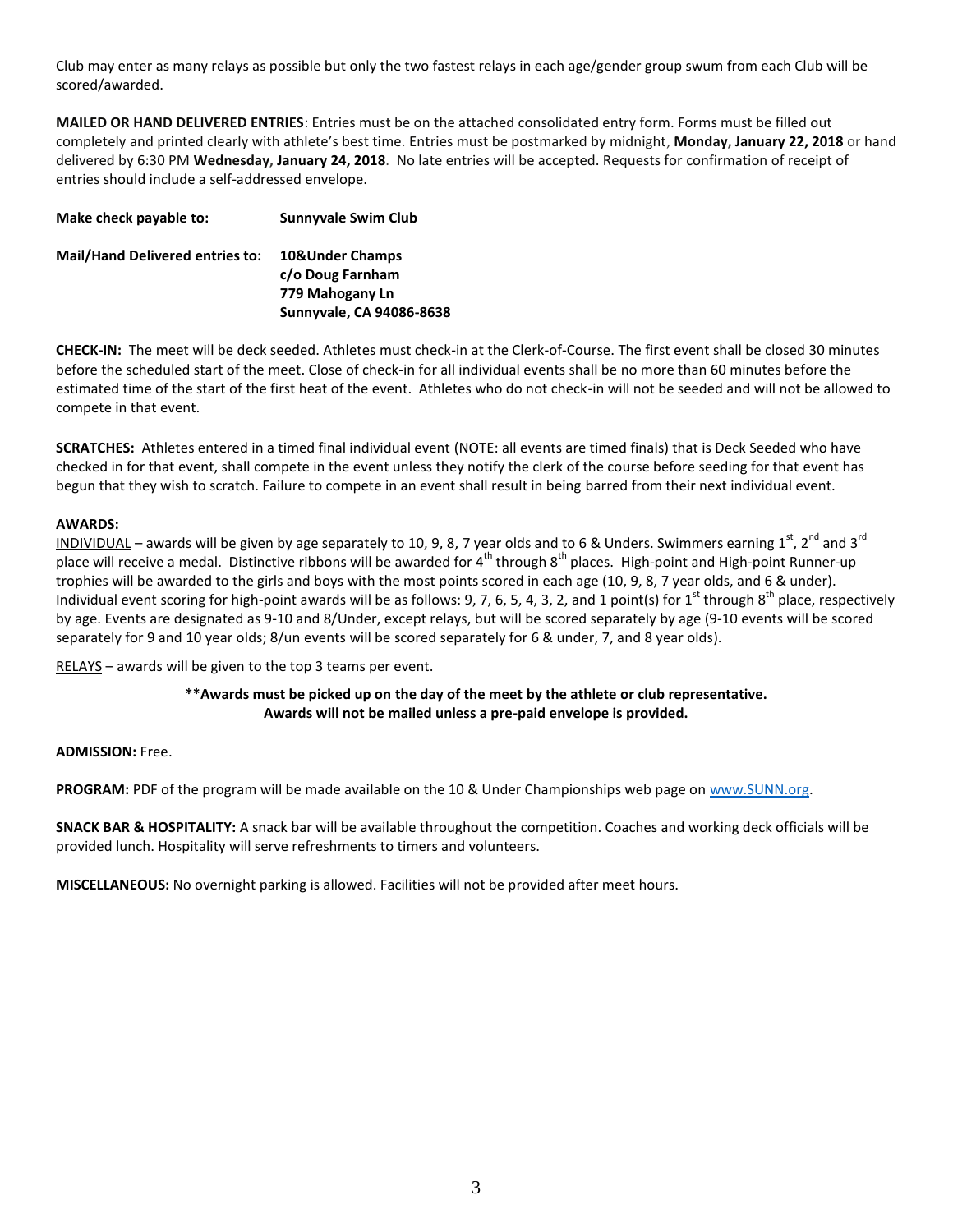# **2018 Pacific Swimming 10 & Under Short Course Championships Saturday, February 3, 2018**

# **EVENT SUMMARY**

# **INDIVIDUAL**

| 6 & Un                | $\overline{7}$          | 8                      | 9            | 10     |  |  |
|-----------------------|-------------------------|------------------------|--------------|--------|--|--|
| 25 FR                 | <b>25 FR</b>            | 25 FR                  | 200 FR       | 200 FR |  |  |
| 25 BR                 | 25 BR<br>25 BR          |                        | 100 BR       | 100 BR |  |  |
| 25 FL                 | 25 FL                   | <b>25 FL</b>           | 100 IM       | 100 IM |  |  |
| 25 BK                 | <b>25 BK</b>            | 25 BK                  | 100 FL       | 100 FL |  |  |
| 100 FR                | <b>100 FR</b><br>100 FR |                        | 100 BK       | 100 BK |  |  |
| 50 BR                 | <b>50 BR</b>            | 50 BR<br><b>500 FR</b> |              | 500 FR |  |  |
| 100 IM                | 100 IM                  | 100 IM                 | <b>50 FR</b> | 50 FR  |  |  |
| 50 FL<br><b>50 FL</b> |                         | 50 FL                  | 50 BR        |        |  |  |
| <b>50 BK</b>          | <b>50 BK</b>            | <b>50 BK</b>           | 200 IM       | 200 IM |  |  |
| <b>50 FR</b>          | <b>50 FR</b>            | <b>50 FR</b>           | 50 FL        | 50 FL  |  |  |
|                       |                         |                        | <b>50 BK</b> | 50 BK  |  |  |
|                       |                         |                        | 100 FR       | 100 FR |  |  |

**RELAYS**

| 8 & Un           | 10 & Un          |
|------------------|------------------|
| 100 FRFF RFLAY   | 200 FRFF RFLAY   |
| 100 MEDLEY RELAY | 200 MEDLEY RELAY |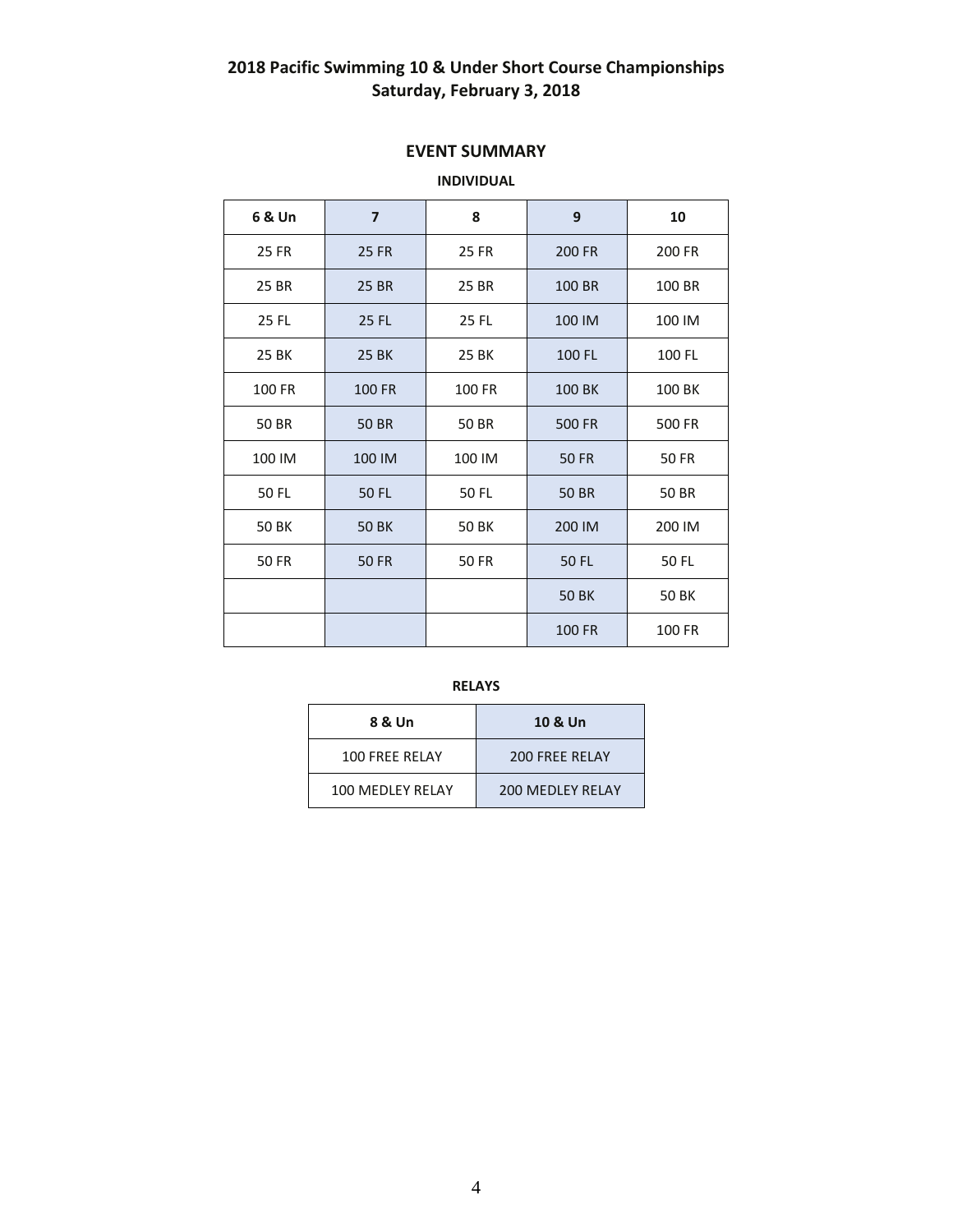# **Pacific Swimming 10 & Under Short Course Championships Saturday, February 3, 2018**

| Girls<br><b>EVENT#</b> | <b>AGE GROUP</b> | <b>EVENT</b>      | <b>Boys</b><br><b>EVENT#</b> |
|------------------------|------------------|-------------------|------------------------------|
| $\mathbf 1$            | $9 - 10$         | 200 Free          | $\overline{2}$               |
| 3                      | $9 - 10$         | 100 Breast        | 4                            |
| 5                      | 8-UN             | 25 Free           | 6                            |
| $\overline{7}$         | $9 - 10$         | 100 IM            | 8                            |
| 9                      | 8-UN             | 25 Breast         | 10                           |
| 11                     | $9 - 10$         | 100 Fly           | 12                           |
| 13                     | 8-UN             | 25 Fly            | 14                           |
| 15                     | $9 - 10$         | 100 Back          | 16                           |
| 17                     | 8-UN             | 25 Back           | 18                           |
| 19                     | 10-UN            | 200 Free Relay*   | 20                           |
| 21                     | 8-UN             | 100 Free Relay    | 22                           |
| 23                     | $9 - 10$         | 500 Free          | 24                           |
| 25                     | 8-UN             | 100 Free          | 26                           |
| 27                     | $9 - 10$         | 50 Free           | 28                           |
| 29                     | 8-UN             | 50 Breast         | 30                           |
| 31                     | $9 - 10$         | 50 Breast         | 32                           |
| 33                     | 8-UN             | 100 IM            | 34                           |
| 35                     | $9 - 10$         | 200 IM            | 36                           |
| 37                     | 8-UN             | 50 Fly            | 38                           |
| 39                     | $9 - 10$         | <b>50 Fly</b>     | 40                           |
| 41                     | 8-UN             | 50 Back           | 42                           |
| 43                     | $9 - 10$         | 50 Back           | 44                           |
| 45                     | 8-UN             | 50 Free           | 46                           |
| 47                     | $9 - 10$         | 100 Free          | 48                           |
| 49                     | 8-UN             | 100 Medley Relay  | 50                           |
| 51                     | 10-UN            | 200 Medley Relay* | 52                           |

# **SCHEDULE OF EVENTS**

#### **Ages groups 6&UN and 7-8 will both swim under the 8-UN events.**

### **Qualifying Time Standards:**

6-UN must have achieved a Pacific Swimming 8-UN "B" Time 7-8 must have achieved a Pacific Swimming 8-UN "A" Time <http://www.pacswim.org/userfiles/cms/documents/823/8under-time-standards.pdf>

9-10 must have achieved the "BB" time in the event per the 2017-2020 USA Swimming National Age Group Motivational Time Standards <http://www.pacswim.org/userfiles/cms/documents/801/2017-2020-motivationaltimes-top16.pdf>

\* 10-UN Relays may have 8-UN athletes, but these 8-UN athletes may only complete in one free and one medley relay.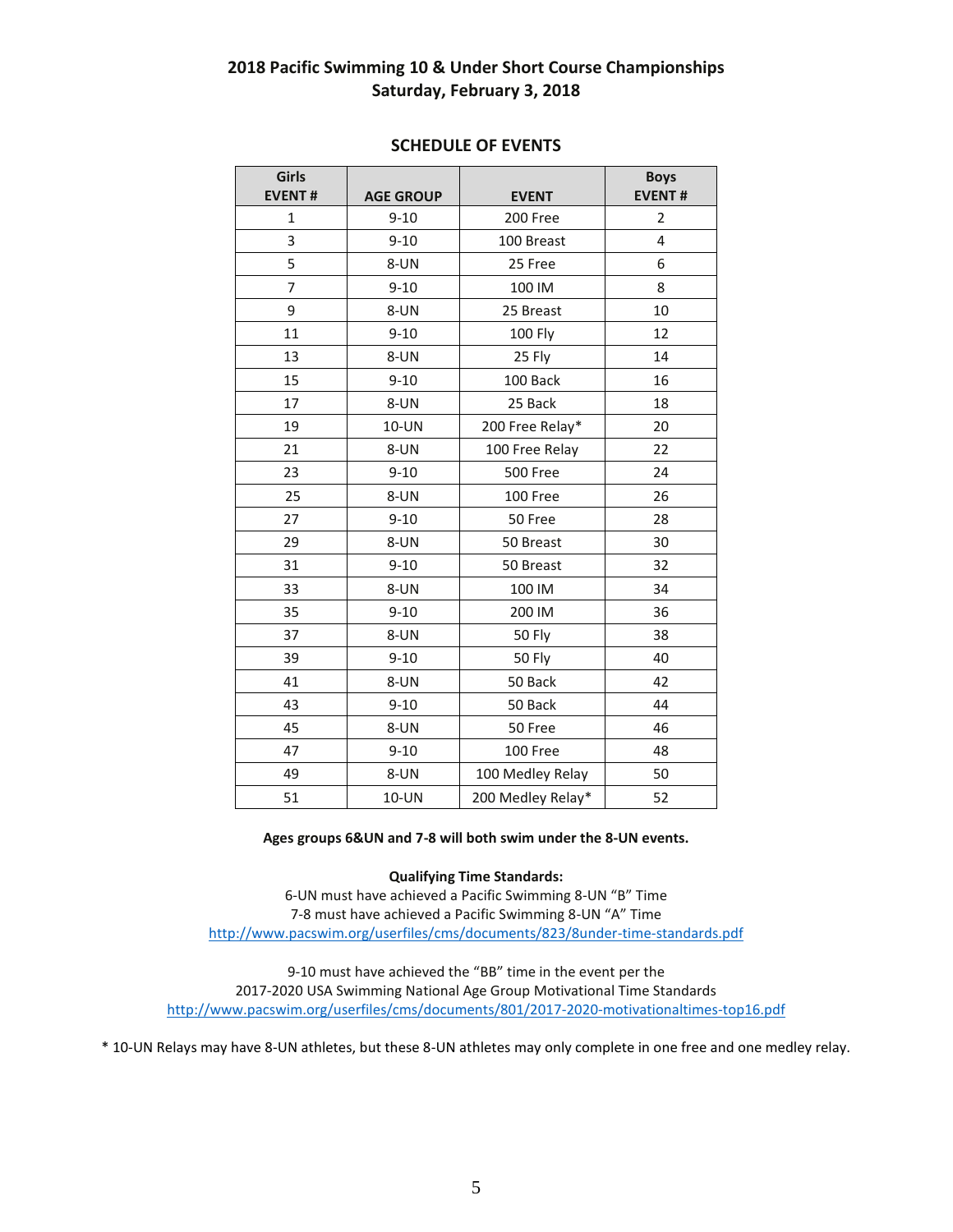|                      | Pacific Swimming - Hosted by SUNN<br>10 & Under Short Course Championships<br>February 3, 2018<br><b>Consolidated Entry Form</b> |                        |                   |       |  |                                      |                |                   |  |            |  |  |  |  |
|----------------------|----------------------------------------------------------------------------------------------------------------------------------|------------------------|-------------------|-------|--|--------------------------------------|----------------|-------------------|--|------------|--|--|--|--|
| Name: Last,          |                                                                                                                                  |                        |                   | First |  |                                      |                | Middle            |  |            |  |  |  |  |
|                      |                                                                                                                                  |                        |                   |       |  |                                      |                |                   |  |            |  |  |  |  |
| Club Abbr.           |                                                                                                                                  | <b>UNATT TEAM ABBR</b> |                   |       |  | Club Name                            |                |                   |  |            |  |  |  |  |
|                      |                                                                                                                                  |                        |                   |       |  |                                      |                |                   |  |            |  |  |  |  |
| Age                  |                                                                                                                                  | Date of Birth          |                   |       |  | Sex                                  |                | $LSC - (PC)$      |  |            |  |  |  |  |
|                      |                                                                                                                                  |                        |                   |       |  | M                                    | F              |                   |  |            |  |  |  |  |
| USA-#                |                                                                                                                                  |                        |                   |       |  |                                      |                |                   |  |            |  |  |  |  |
| Event#               |                                                                                                                                  | Distance / Stroke      |                   |       |  |                                      |                | <b>Entry Time</b> |  | Circle one |  |  |  |  |
|                      |                                                                                                                                  |                        |                   |       |  |                                      | :              |                   |  | SCY / LCM  |  |  |  |  |
|                      |                                                                                                                                  |                        |                   |       |  |                                      | :              |                   |  | SCY / LCM  |  |  |  |  |
|                      |                                                                                                                                  |                        |                   |       |  |                                      |                |                   |  | SCY / LCM  |  |  |  |  |
|                      |                                                                                                                                  |                        |                   |       |  |                                      | :              |                   |  | SCY / LCM  |  |  |  |  |
|                      |                                                                                                                                  |                        |                   |       |  |                                      | :              |                   |  | SCY / LCM  |  |  |  |  |
|                      |                                                                                                                                  |                        |                   |       |  |                                      |                |                   |  | SCY / LCM  |  |  |  |  |
|                      |                                                                                                                                  |                        |                   |       |  | $\ddot{\cdot}$                       |                |                   |  | SCY / LCM  |  |  |  |  |
|                      |                                                                                                                                  |                        |                   |       |  |                                      | :              |                   |  | SCY / LCM  |  |  |  |  |
|                      |                                                                                                                                  |                        |                   |       |  |                                      |                |                   |  | SCY / LCM  |  |  |  |  |
|                      |                                                                                                                                  |                        |                   |       |  | $\ddot{\cdot}$                       |                |                   |  | SCY / LCM  |  |  |  |  |
|                      |                                                                                                                                  |                        |                   |       |  |                                      | $\ddot{\cdot}$ | $\bullet$         |  | SCY / LCM  |  |  |  |  |
|                      |                                                                                                                                  |                        |                   |       |  |                                      | $\ddot{\cdot}$ | $\bullet$         |  | SCY / LCM  |  |  |  |  |
|                      |                                                                                                                                  |                        |                   |       |  | # of entries ________ x \$4.00 = \$_ |                |                   |  |            |  |  |  |  |
|                      |                                                                                                                                  |                        | Participation Fee |       |  |                                      | \$             | 8.00              |  |            |  |  |  |  |
|                      |                                                                                                                                  | <b>TOTAL</b>           |                   |       |  |                                      | \$_            |                   |  |            |  |  |  |  |
| Coach's Name:        |                                                                                                                                  |                        |                   |       |  |                                      |                |                   |  |            |  |  |  |  |
| Coach's Email/Phone: |                                                                                                                                  |                        |                   |       |  |                                      |                |                   |  |            |  |  |  |  |
| Athlete's Address:   |                                                                                                                                  |                        |                   |       |  |                                      |                |                   |  |            |  |  |  |  |
| Home Phone           |                                                                                                                                  |                        |                   |       |  |                                      | Cell Phone     |                   |  |            |  |  |  |  |
| Email                |                                                                                                                                  |                        |                   |       |  |                                      |                |                   |  |            |  |  |  |  |